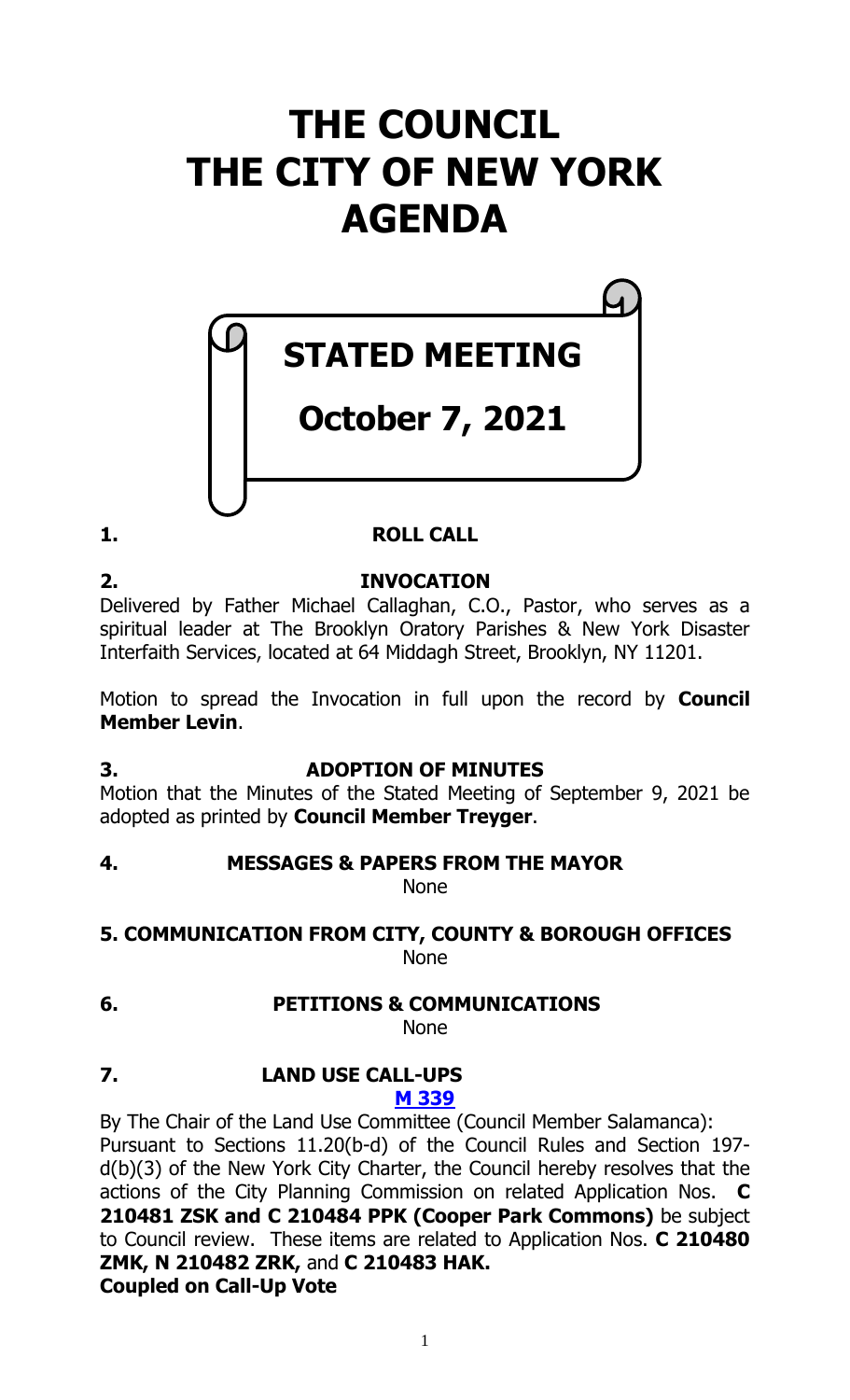#### **[M 340](https://legistar.council.nyc.gov/LegislationDetail.aspx?ID=5161398&GUID=D22C18ED-166B-4D36-9311-A9CECF63808A&Options=ID|&Search=)**

By Council Members Ayala and Perkins:

Pursuant to Sections 11.20b and 11.20c of the Council Rules and Section 197-d(b)(3) of the New York City Charter, the Council hereby resolves that the action of the City Planning Commission on Uniform Land Use Review Procedure **Application Number C 210428 PPM (Las Raices)** shall be subject to Council review.

#### **Coupled on Call-Up Vote**

### **[M 341](https://legistar.council.nyc.gov/LegislationDetail.aspx?ID=5161400&GUID=DC4E6F5C-0646-4ED6-B6B0-2D771E82628F&Options=ID|&Search=)**

By Council Members Levin and Lander:

Pursuant to Sections 11.20b and 11.20c of the Council Rules and Section 197-d(b)(3) of the New York City Charter, the Council hereby resolves that the actions of the City Planning Commission on Uniform Land Use Review Procedure **Application Numbers C 180039 MMK, C 200319 PCK, C 200320 MMK, C 200321 PSK (Gowanus Canal CSO Facility)** shall be subject to Council review.

**Coupled on Call-Up Vote**

# **Roll Call**

# **8. COMMUNICATION FROM THE SPEAKER**

# **9. DISCUSSION OF GENERAL ORDERS**

**10. REPORT OF SPECIAL COMMITTEES** None

#### **11. REPORTS OF STANDING COMMITTEES Report of the Committee on Contracts [Int 1995-A](https://legistar.council.nyc.gov/LegislationDetail.aspx?ID=4601835&GUID=C745BDC3-3D0A-4397-8715-C33E869915C0&Options=&Search=)**

An Amended Local Law to amend the administrative code of the city of New York, in relation to shelter security guard and fire guard training. **Amended and Coupled on GO**

#### **[Int 2006-A](https://legistar.council.nyc.gov/LegislationDetail.aspx?ID=4601863&GUID=3C75D733-B2A1-4E8F-94A7-CE3601707A5D&Options=&Search=)**

An Amended Local Law to amend the administrative code of the city of New York, in relation to establishing prevailing wage requirements for security guards and fire guards at city-contracted shelters.

#### **Amended and Coupled on GO**

#### **Report of the Committee on Economic Development [Int 1663-A](https://legistar.council.nyc.gov/LegislationDetail.aspx?ID=4085856&GUID=59099EDA-FFFC-44BA-B150-439BCF4D3A3B&Options=&Search=)**

An Amended Local Law to amend the New York city charter, in relation to establishing an office of urban agriculture and an urban agriculture advisory board

#### **Amended and Coupled on GO**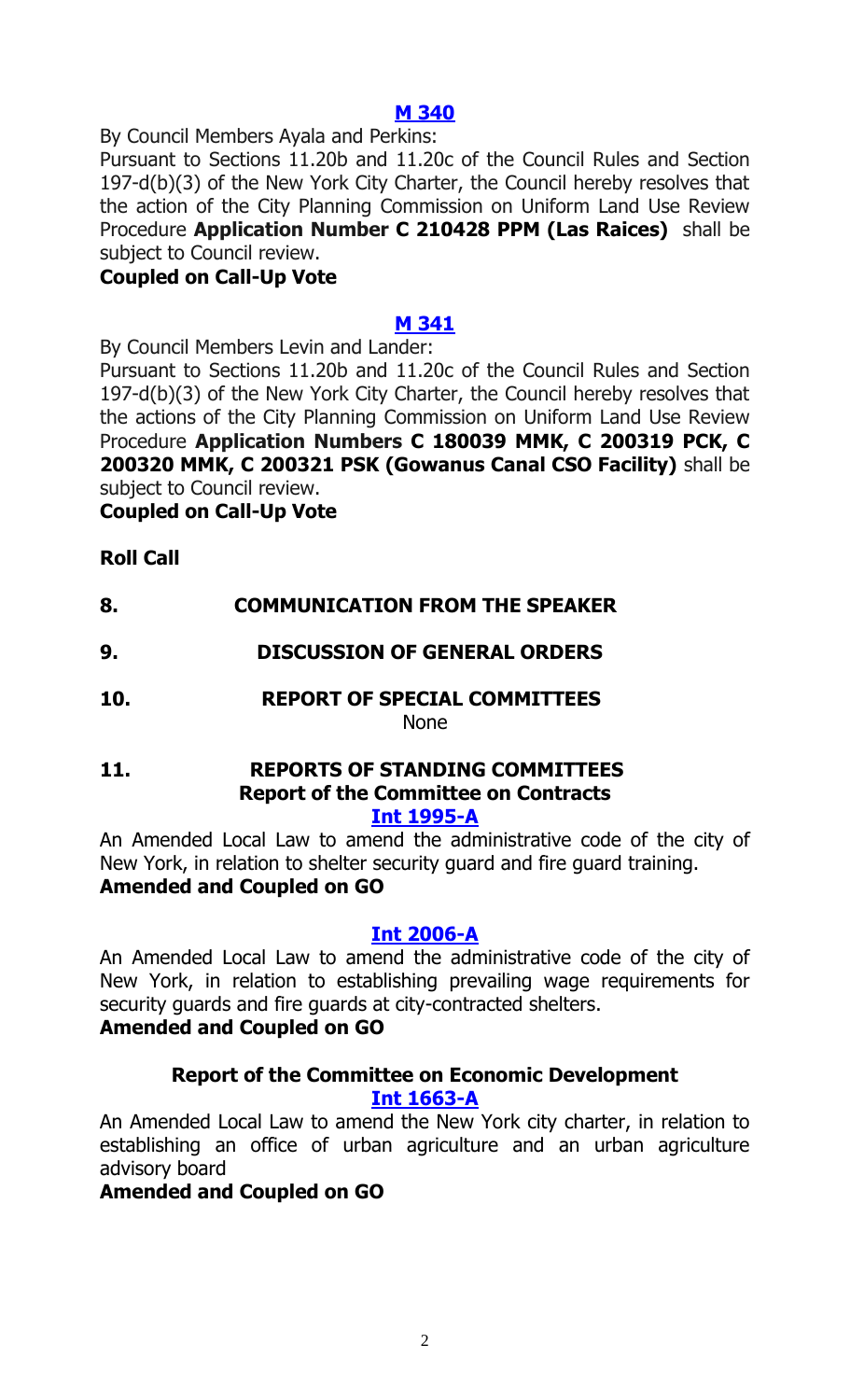# **Report of the Committee on Environmental Protection [Int 455-A](https://legistar.council.nyc.gov/LegislationDetail.aspx?ID=3343761&GUID=AB4AE61B-4A4D-47CB-BEBF-A5D7E6BEE6E0&Options=&Search=)**

An Amended Local Law to amend the administrative code of the city of New York, in relation to the use of all-electric school buses in school bus contracts.

# **Amended and Coupled on GO**

# **Report of the Committee on Finance Preconsidered [Res 1752](https://legistar.council.nyc.gov/LegislationDetail.aspx?ID=5158129&GUID=2DCCC412-6C64-448E-A597-5653921E6869&Options=ID|&Search=)**

Resolution approving the new designation and changes in the designation of certain organizations to receive funding in the Expense Budget. **Coupled on GO**

### **Report of the Committee on Housing and Buildings [Int 2261-A](https://legistar.council.nyc.gov/LegislationDetail.aspx?ID=4920277&GUID=1F552D69-C99A-43D2-8203-EEB95C66203A&Options=&Search=)**

An Amended Local Law to amend the administrative code of the city of New York, the New York city plumbing code, the New York city building code, the New York city mechanical code and the New York city fuel gas code in relation to bringing such codes and related provisions of law up to date with the 2015 editions of the international building, mechanical, fuel gas and plumbing codes, with differences that reflect the unique character of the city, clarifying and updating administration and enforcement of such codes and the 1968 code and repealing chapters 2 and 35, appendices K and M, section N102 of appendix N, appendices P and Q, and section R103.3 figures 1A and 1B of appendix R of the New York city building code, chapter 15 and appendix A of the New York city mechanical code and chapter 8 of the New York city fuel gas code in relation thereto.

# **Amended and Coupled on GO**

# **Report of the Committee on Land Use**

# **[Int 1058-A](https://legistar.council.nyc.gov/LegislationDetail.aspx?ID=3597652&GUID=8C4E5F5E-90C7-45F2-80E0-6BDA38D16DF2&Options=&Search=)**

An Amended Local Law to amend the New York city charter, in relation to developing an urban agriculture report.

# **Amended and Coupled on GO**

# **[L.U. 832](https://legistar.council.nyc.gov/LegislationDetail.aspx?ID=5117465&GUID=C64376D4-8488-4359-AC68-9E610D756FB8&Options=&Search=) & [Res 1753](https://legistar.council.nyc.gov/LegislationDetail.aspx?ID=5153314&GUID=0FC5ADC8-69F5-418B-B77E-F8DFB2BB30C2&Options=ID|&Search=)**

Application No. **C 200203 ZMK** (**2840 Knapp Street Rezoning**) submitted by Lipkaw Realty, LLC pursuant to Sections 197-c and 201 of the New York City Charter for an amendment of the Zoning Map, Section No. 29a, changing from an R5 to an R6 District property bounded by the Shore Parkway (northerly portion), Knapp Street, a line 250 feet northerly of Emmons Avenue, and Brigham Street and its northerly centerline prolongation, Borough of Brooklyn, Council District 48, Community District 15.

# **Coupled on GO**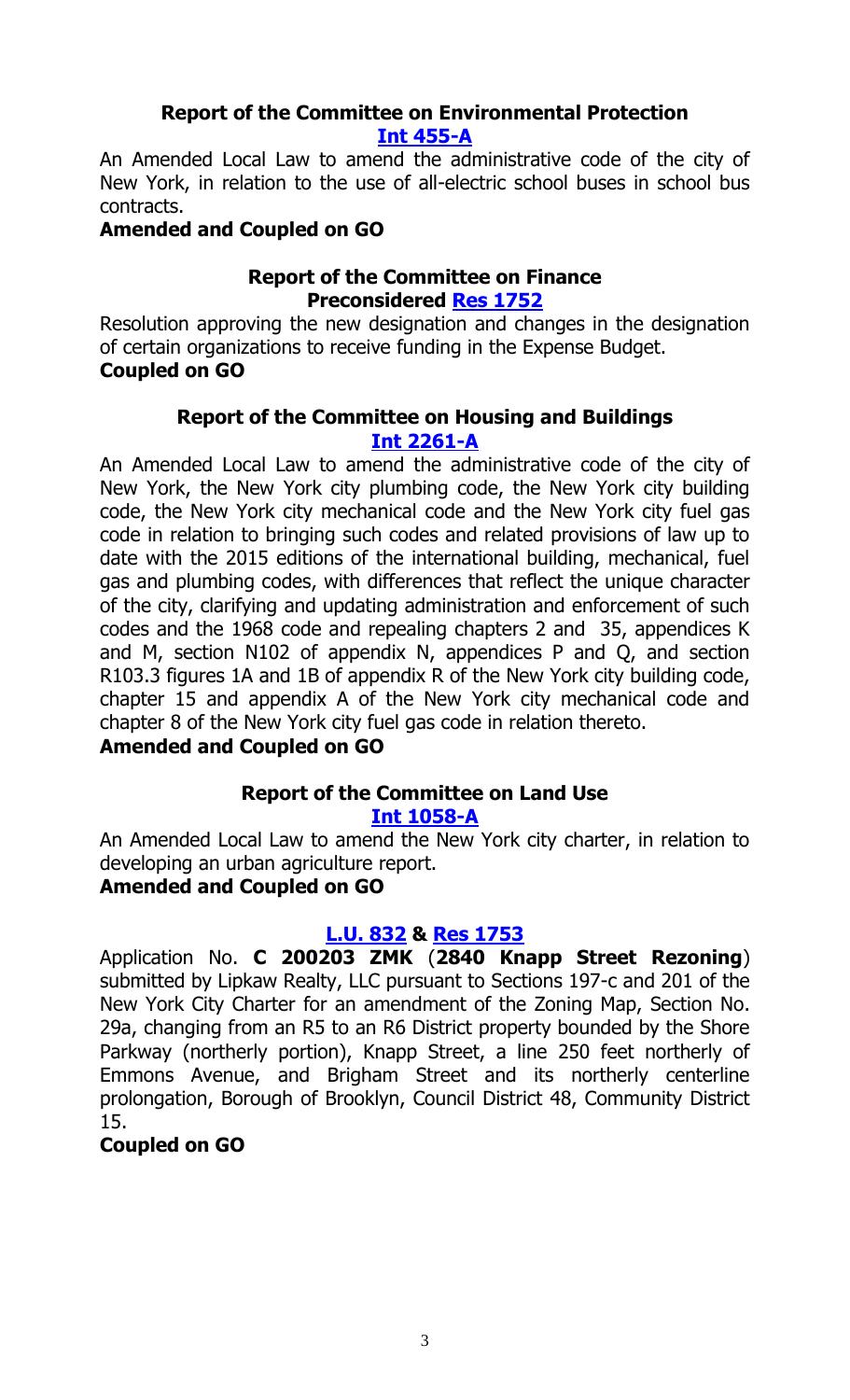#### **[L.U. 833](https://legistar.council.nyc.gov/LegislationDetail.aspx?ID=5117466&GUID=8AA383A0-0395-4271-A352-8211EAEDC29D&Options=&Search=) & [Res 1754](https://legistar.council.nyc.gov/LegislationDetail.aspx?ID=5153315&GUID=A5D78BB4-AB14-4484-AFB1-7675F6A8E9BB&Options=ID|&Search=)**

Application No. **N 200204 ZRK** (**2840 Knapp Street Rezoning**) submitted by Lipkaw Realty, LLC pursuant to Section 201 of the New York City Charter for an amendment of the Zoning Resolution of the City of New York, modifying APPENDIX F for the purpose of establishing a Mandatory Inclusionary Housing area for property bounded by the Shore Parkway (northerly portion), Knapp Street, a line 250 feet northerly of Emmons Avenue, and Brigham Street and its northerly centerline prolongation, Borough of Brooklyn, Council District 48, Community District 15.

#### **Coupled on GO**

#### **[L.U. 834](https://legistar.council.nyc.gov/LegislationDetail.aspx?ID=5117467&GUID=B91BEDFE-F36F-4419-AA24-1C67F01A1FE5&Options=ID|&Search=lu+0834)**

Application No. **C 210202 ZSM** (**The Windmere**) submitted by Windermere Properties LLC, pursuant to Sections 197-c and 201 of the New York City Charter, for a special permit pursuant to Section 74-711 of the NYC Zoning Resolution to facilitate a proposed conversion, alteration and enlargement of the Windermere apartment building, located at 400- 406 West 57th Street, Borough of Manhattan, Council District 3, Community District 4.

**Approved with Modifications and Referred to the City Planning**  Commission pursuant to–Section 197-(d) of the New York City **Charter.**

### **[L.U. 836](https://legistar.council.nyc.gov/LegislationDetail.aspx?ID=5117469&GUID=6E0773FB-366D-4D7C-A375-8567A42A6511&Options=&Search=) & [Res 1755](https://legistar.council.nyc.gov/LegislationDetail.aspx?ID=5153317&GUID=B8A36612-2DCC-4389-BE8B-9245F36DECE6&Options=ID|&Search=)**

Application No. **C 210261 ZMM** (**629-633 West 142nd Street Rezoning**) submitted by Soma 142, LLC pursuant to Sections 197-c and 201 of the New York City Charter for an amendment of the Zoning Map, Section No. 6a, by changing from an existing R6A District to an R9A District property bounded by a line midway between West 142rd Street and West 143rd Street and its westerly prolongation, a line 365 feet westerly of Broadway, West 142nd Street and its westerly prolongation, and the easterly boundary line of Riverside Park, Borough of Manhattan, Council District 7, Community District 9.

**Coupled to be Filed Pursuant to Letter of Withdrawal**

#### **[L.U. 837](https://legistar.council.nyc.gov/LegislationDetail.aspx?ID=5117470&GUID=22761048-AEB7-4491-9DE6-0A6DDD79CA62&Options=&Search=) & [Res 1756](https://legistar.council.nyc.gov/LegislationDetail.aspx?ID=5153318&GUID=24176339-434B-428E-9499-96F78455B0C7&Options=ID|&Search=)**

Application No. **N 210262 ZRM** (**629-633 West 142nd Street Rezoning**) submitted by Soma 142, LLC pursuant to Section 201 of the New York City Charter, for an amendment of the Zoning Resolution of the City of New York, modifying APPENDIX F for the purpose of establishing a Mandatory Inclusionary Housing Area, Borough of Manhattan, Council District 7, Community District 9.

**Coupled to be Filed Pursuant to Letter of Withdrawal**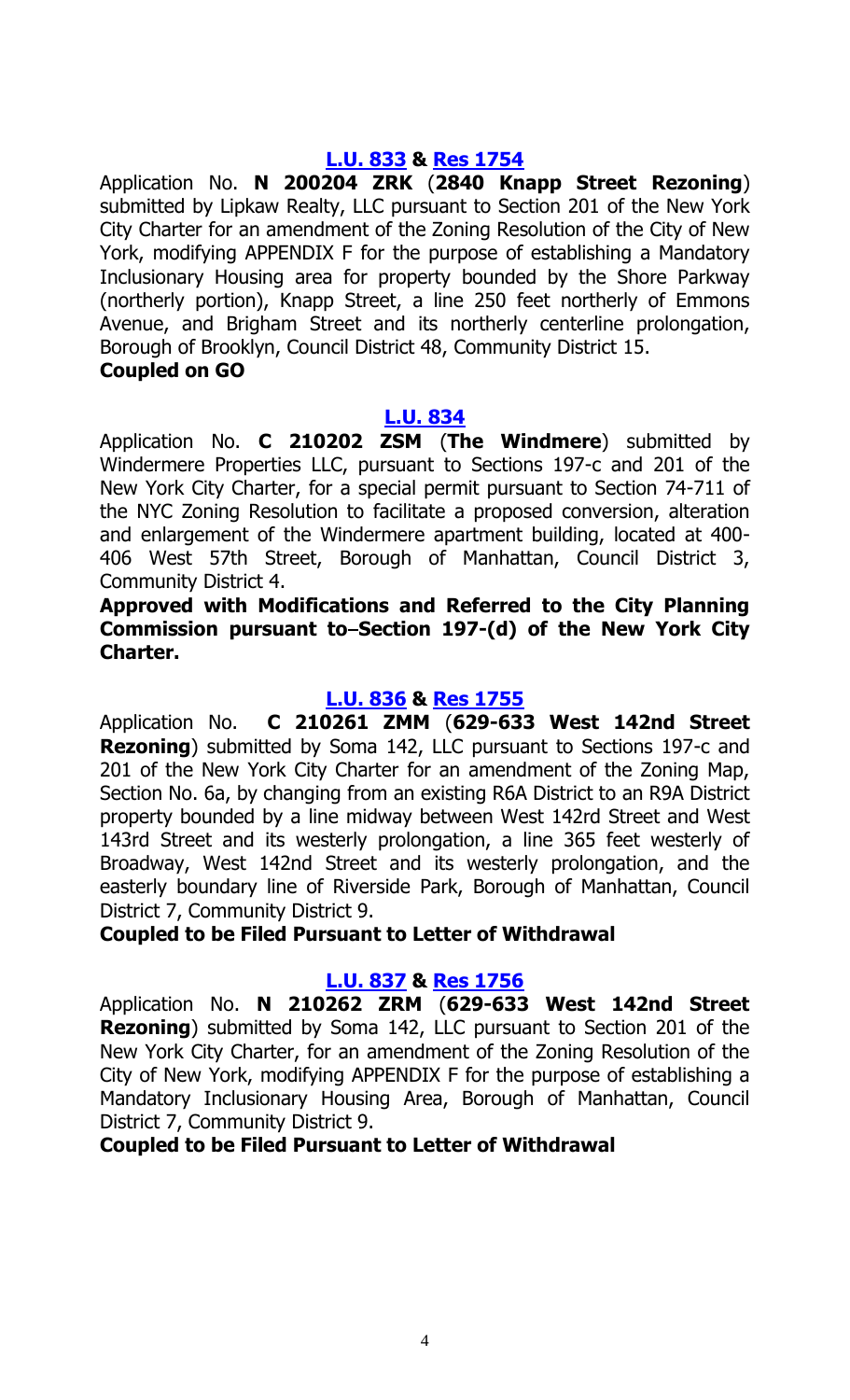Application No. **N 210270 ZRY** (**Elevate Transit: Zoning for Accessibility**) submitted by the Metropolitan Transportation Authority (MTA) and the New York City Department of City Planning pursuant to Section 201 of the New York City Charter for an amendment of the Zoning Resolution of the City of New York, creating Article VI, Chapter 6 (Special Regulations Applying Around Mass Transit Stations) and modifying related sections, Citywide.

#### **Approved with Modifications and Referred to the City Planning Commission pursuant to–Section 197-(d) of the New York City Charter.**

#### **[L.U. 839](https://legistar.council.nyc.gov/LegislationDetail.aspx?ID=5129911&GUID=63E43000-68C4-4C9C-8C83-D75979D32B93&Options=&Search=) & [Res 1757](https://legistar.council.nyc.gov/LegislationDetail.aspx?ID=5153320&GUID=9859BFAF-5C71-4B6A-9AB2-6F176D15D3DE&Options=ID|&Search=)**

Application No. **C 180395 ZMQ** (**106-02 Rockaway Beach Boulevard Rezoning**) submitted by RBB II LLC pursuant to Sections 197-c and 201 of the New York City Charter, for an amendment of the Zoning Map, Section Nos. 30a and 30b by eliminating from an existing R5D District a C2-3 District bounded by Rockaway Freeway, Beach 106th Street, Rockaway Beach Boulevard and Beach 108th Street and changing from an R5D District to an M1-3 District property bounded by Rockaway Freeway, the centerline of a Railroad Right of Way, Beach 106th Street, Rockaway Beach Boulevard, and Beach 108th Street, Borough of Queens, Council District 32, Community District 14.

#### **Coupled on GO**

#### **[L.U. 840](https://legistar.council.nyc.gov/LegislationDetail.aspx?ID=5129912&GUID=DE0900C2-19C3-4ED2-A158-F6D7CBDB43F5&Options=&Search=) & [Res 1758](https://legistar.council.nyc.gov/LegislationDetail.aspx?ID=5153321&GUID=23FC163D-0145-4E69-8A2A-4A3AD86DE2C8&Options=ID|&Search=)**

Application No. **C 200306 ZMK** (**307 Kent Avenue Rezoning**) submitted by 307 Kent Associates pursuant to Sections 197-c and 201 of the New York City Charter for an amendment of the Zoning Map, Section No. 12d, by changing from an M3-1 District to an M1-5 District property bounded by South 2nd Street, a line 300 feet northwesterly of Wythe Avenue, South 3rd Street, and Kent Avenue; changing from an M3-1 District to an M1-4/R6A District property bounded by South 2nd Street, a line 210 feet northwesterly of Wythe Avenue, South 3rd Street, and a line 300 feet northwesterly of Wythe Avenue; and establishing a Special Mixed Use District (MX-8) bounded by South 2nd Street, a line 210 feet northwesterly of Wythe Avenue, South 3rd Street, and a line 300 feet northwesterly of Wythe Avenue; Borough of Brooklyn, Council District 33, Community District 1.

#### **Coupled on GO**

#### **[L.U. 841](https://legistar.council.nyc.gov/LegislationDetail.aspx?ID=5129913&GUID=3E9F0B3E-A937-4A3C-99BC-4F3347679CBF&Options=&Search=) & [Res 1759](https://legistar.council.nyc.gov/LegislationDetail.aspx?ID=5153322&GUID=0F93CB85-3C3F-4F96-8A01-4D5B9135D8FD&Options=ID|&Search=)**

Application No. **N 200307 ZRK** (**307 Kent Avenue Rezoning**) submitted by 307 Kent Associates pursuant to Section 201 of the New York City Charter for an amendment of the Zoning Resolution of the City of New York, modifying APPENDIX F for the purpose of establishing a Mandatory Inclusionary Housing area for property in the Borough of Brooklyn, Council District 33, Community District 1.

#### **Coupled on GO**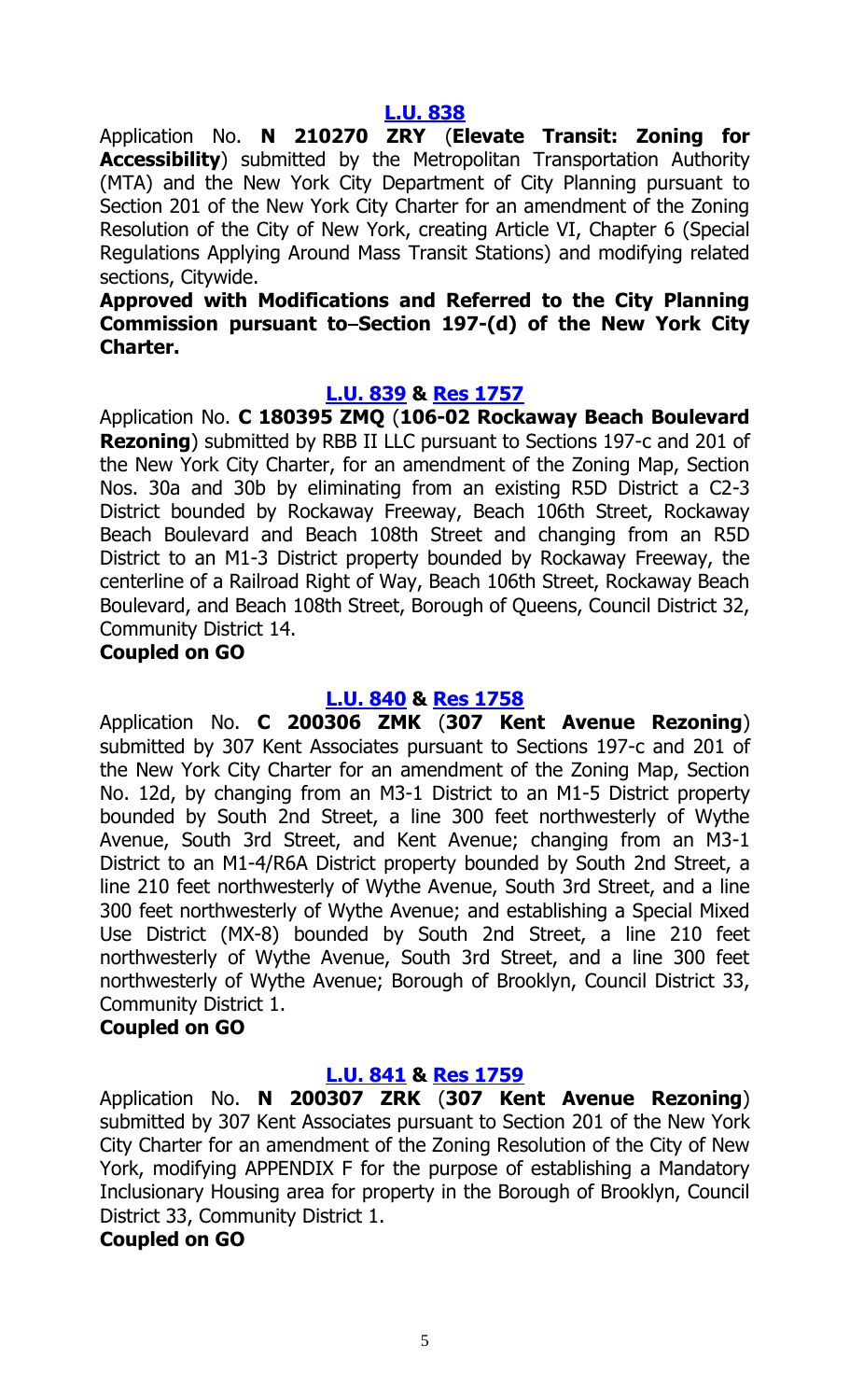# **Report of the Committee on Public Housing**

#### **[Int 2330-A](https://legistar.council.nyc.gov/LegislationDetail.aspx?ID=4977272&GUID=C930A838-7EBE-4437-A3DE-2876B1DFC230&Options=&Search=)**

An Amended Local Law to amend the administrative code of the city of New York, in relation to New York city housing authority complaints and requests for service.

### **Amended and Coupled on GO**

#### **Report of the Committee on Resiliency and Waterfronts [Int 1620-A](https://legistar.council.nyc.gov/LegislationDetail.aspx?ID=3996243&GUID=8BA20DCE-2975-4E72-A812-0320EE34B96C&Options=&Search=)**

An Amended Local Law to amend the administrative code of the city of New York, in relation to the creation of a citywide climate adaptation plan. **Amended and Coupled on GO**

#### **12. GENERAL ORDERS CALENDAR [L.U. 834](https://legistar.council.nyc.gov/LegislationDetail.aspx?ID=5117467&GUID=B91BEDFE-F36F-4419-AA24-1C67F01A1FE5&Options=ID|&Search=lu+0834) & [Res 1760](https://legistar.council.nyc.gov/LegislationDetail.aspx?ID=5153316&GUID=EC1131D8-1A6F-418F-98C6-5F8F139609F6&Options=ID|&Search=)**

Application No. **C 210202 ZSM** (**The Windmere**) submitted by Windermere Properties LLC, pursuant to Sections 197-c and 201 of the New York City Charter, for a special permit pursuant to Section 74-711 of the NYC Zoning Resolution to facilitate a proposed conversion, alteration and enlargement of the Windermere apartment building, located at 400- 406 West 57th Street, Borough of Manhattan, Council District 3, Community District 4.

# **Coupled on GO**

# **[L.U. 838](https://legistar.council.nyc.gov/LegislationDetail.aspx?ID=5129910&GUID=84B1E41E-9AF6-49F5-8D7C-A483C0EEF978&Options=&Search=) & [Res 1761](https://legistar.council.nyc.gov/LegislationDetail.aspx?ID=5153319&GUID=5C916C0D-91C7-4DB4-BE58-885E2BA8380B&Options=ID|&Search=)**

Application No. **N 210270 ZRY** (**Elevate Transit: Zoning for Accessibility**) submitted by the Metropolitan Transportation Authority (MTA) and the New York City Department of City Planning pursuant to Section 201 of the New York City Charter for an amendment of the Zoning Resolution of the City of New York, creating Article VI, Chapter 6 (Special Regulations Applying Around Mass Transit Stations) and modifying related sections, Citywide.

#### **Coupled on GO**

Commissioner of Deeds **Coupled on GO**

# **COUPLED ON GENERAL ORDERS CALENDAR**

**Contracts**

**[Int 1995-A](https://legistar.council.nyc.gov/LegislationDetail.aspx?ID=4601835&GUID=C745BDC3-3D0A-4397-8715-C33E869915C0&Options=&Search=)** - Shelter security guard and fire guard training. **A and GO [Int 2006-A](https://legistar.council.nyc.gov/LegislationDetail.aspx?ID=4601863&GUID=3C75D733-B2A1-4E8F-94A7-CE3601707A5D&Options=&Search=)** - Establishing prevailing wage requirements for security guards and fire guards at city-contracted shelters. **A and GO**

# **Economic Development**

**[Int 1663-A](https://legistar.council.nyc.gov/LegislationDetail.aspx?ID=4085856&GUID=59099EDA-FFFC-44BA-B150-439BCF4D3A3B&Options=&Search=)** - Establishing an office of urban agriculture and an urban agriculture advisory board. **A and GO**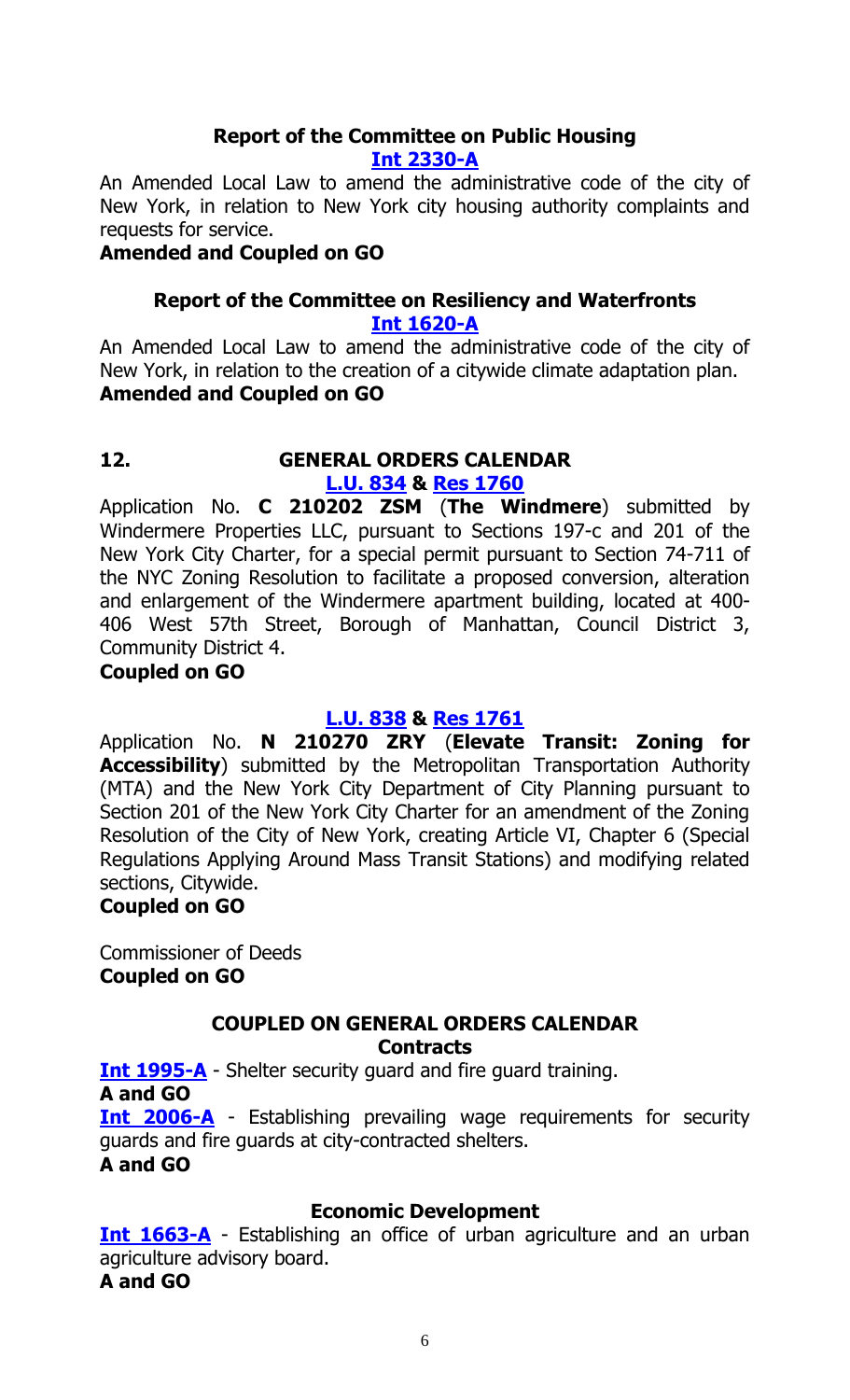# **Environmental Protection**

**[Int 455-A](https://legistar.council.nyc.gov/LegislationDetail.aspx?ID=3343761&GUID=AB4AE61B-4A4D-47CB-BEBF-A5D7E6BEE6E0&Options=&Search=)** - Use of all-electric school buses in school bus contracts. **A and GO**

#### **Finance**

**Preconsidered <b>[Res 1752](https://legistar.council.nyc.gov/LegislationDetail.aspx?ID=5158129&GUID=2DCCC412-6C64-448E-A597-5653921E6869&Options=ID|&Search=)** - New designation and changes in the designation of certain organizations to receive funding in the Expense Budget.

**GO**

#### **Housing and Buildings**

**[Int 2261-A](https://legistar.council.nyc.gov/LegislationDetail.aspx?ID=4920277&GUID=1F552D69-C99A-43D2-8203-EEB95C66203A&Options=&Search=)** - New York city plumbing code, the New York city building code, the New York city mechanical code and the New York city fuel gas code in relation to bringing such codes and related provisions of law up to date.

#### **A and GO**

#### **Land Use**

**[Int 1058-A](https://legistar.council.nyc.gov/LegislationDetail.aspx?ID=3597652&GUID=8C4E5F5E-90C7-45F2-80E0-6BDA38D16DF2&Options=&Search=)** - Developing an urban agriculture report.

**A and GO**

**[L.U. 832](https://legistar.council.nyc.gov/LegislationDetail.aspx?ID=5117465&GUID=C64376D4-8488-4359-AC68-9E610D756FB8&Options=&Search=) & [Res 1753](https://legistar.council.nyc.gov/LegislationDetail.aspx?ID=5153314&GUID=0FC5ADC8-69F5-418B-B77E-F8DFB2BB30C2&Options=ID|&Search=)** - App. **C 200203 ZMK** (**2840 Knapp Street Rezoning**) Borough of Brooklyn, Council District 48, Community District 15.

**GO**

**[L.U. 833](https://legistar.council.nyc.gov/LegislationDetail.aspx?ID=5117466&GUID=8AA383A0-0395-4271-A352-8211EAEDC29D&Options=&Search=) & [Res 1754](https://legistar.council.nyc.gov/LegislationDetail.aspx?ID=5153315&GUID=A5D78BB4-AB14-4484-AFB1-7675F6A8E9BB&Options=ID|&Search=)** - App. **N 200204 ZRK** (**2840 Knapp Street Rezoning**) Borough of Brooklyn, Council District 48, Community District 15.

**GO**

**[L.U. 836](https://legistar.council.nyc.gov/LegislationDetail.aspx?ID=5117469&GUID=6E0773FB-366D-4D7C-A375-8567A42A6511&Options=&Search=) & [Res 1755](https://legistar.council.nyc.gov/LegislationDetail.aspx?ID=5153317&GUID=B8A36612-2DCC-4389-BE8B-9245F36DECE6&Options=ID|&Search=)** - App. **C 210261 ZMM** (**629-633 West 142nd Street Rezoning**) Borough of Manhattan, Council District 7, Community District 9.

**Filed**

**[L.U. 837](https://legistar.council.nyc.gov/LegislationDetail.aspx?ID=5117470&GUID=22761048-AEB7-4491-9DE6-0A6DDD79CA62&Options=&Search=) & [Res 1756](https://legistar.council.nyc.gov/LegislationDetail.aspx?ID=5153318&GUID=24176339-434B-428E-9499-96F78455B0C7&Options=ID|&Search=)** - App. **N 210262 ZRM** (**629-633 West 142nd Street Rezoning**) Borough of Manhattan, Council District 7, Community District 9.

**Filed**

**[L.U. 839](https://legistar.council.nyc.gov/LegislationDetail.aspx?ID=5129911&GUID=63E43000-68C4-4C9C-8C83-D75979D32B93&Options=&Search=) & [Res 1757](https://legistar.council.nyc.gov/LegislationDetail.aspx?ID=5153320&GUID=9859BFAF-5C71-4B6A-9AB2-6F176D15D3DE&Options=ID|&Search=)** - App. **C 180395 ZMQ** (**106-02 Rockaway Beach Boulevard Rezoning**) Borough of Queens, Council District 32, Community District 14.

**GO**

**[L.U. 840](https://legistar.council.nyc.gov/LegislationDetail.aspx?ID=5129912&GUID=DE0900C2-19C3-4ED2-A158-F6D7CBDB43F5&Options=&Search=) & [Res 1758](https://legistar.council.nyc.gov/LegislationDetail.aspx?ID=5153321&GUID=23FC163D-0145-4E69-8A2A-4A3AD86DE2C8&Options=ID|&Search=)** - App. **C 200306 ZMK** (**307 Kent Avenue Rezoning**) Borough of Brooklyn, Council District 33, Community District 1. **GO**

**[L.U. 841](https://legistar.council.nyc.gov/LegislationDetail.aspx?ID=5129913&GUID=3E9F0B3E-A937-4A3C-99BC-4F3347679CBF&Options=&Search=) & [Res 1759](https://legistar.council.nyc.gov/LegislationDetail.aspx?ID=5153322&GUID=0F93CB85-3C3F-4F96-8A01-4D5B9135D8FD&Options=ID|&Search=)** - App. **N 200307 ZRK** (**307 Kent Avenue Rezoning**) Borough of Brooklyn, Council District 33, Community District 1. **GO**

#### **Public Housing**

**[Int 2330-A](https://legistar.council.nyc.gov/LegislationDetail.aspx?ID=4977272&GUID=C930A838-7EBE-4437-A3DE-2876B1DFC230&Options=&Search=)** - New York city housing authority complaints and requests for service. **A and GO**

7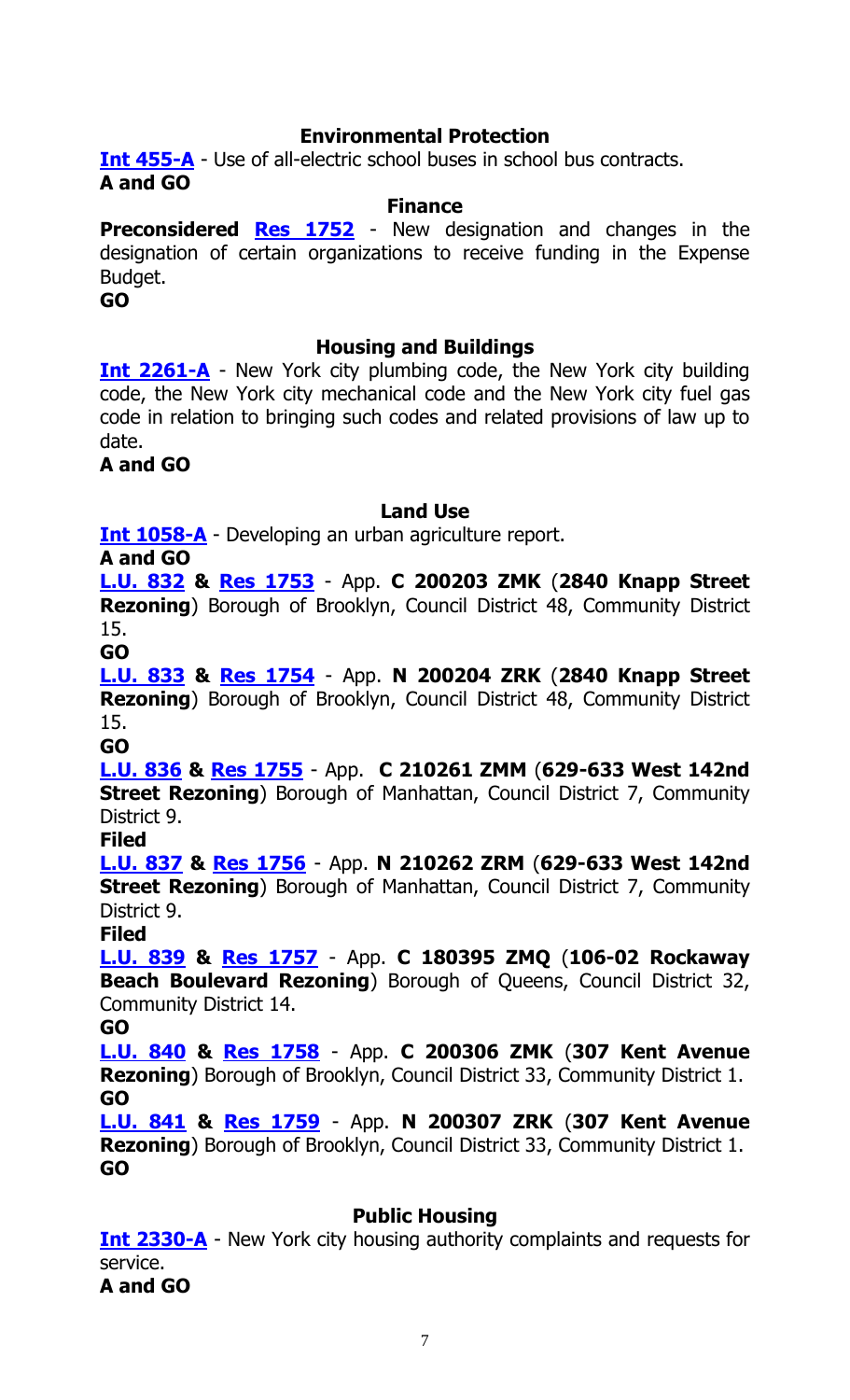# **Resiliency and Waterfronts**

**[Int 1620-A](https://legistar.council.nyc.gov/LegislationDetail.aspx?ID=3996243&GUID=8BA20DCE-2975-4E72-A812-0320EE34B96C&Options=&Search=)** - Creation of a citywide climate adaptation plan. **A and GO**

# **GENERAL ORDERS CALENDAR**

**[L.U. 834](https://legistar.council.nyc.gov/LegislationDetail.aspx?ID=5117467&GUID=B91BEDFE-F36F-4419-AA24-1C67F01A1FE5&Options=ID|&Search=lu+0834) & [Res 1760](https://legistar.council.nyc.gov/LegislationDetail.aspx?ID=5153316&GUID=EC1131D8-1A6F-418F-98C6-5F8F139609F6&Options=ID|&Search=)** - App. **C 210202 ZSM** (**The Windmere**) Borough of Manhattan, Council District 3, Community District 4. **GO [L.U. 838](https://legistar.council.nyc.gov/LegislationDetail.aspx?ID=5129910&GUID=84B1E41E-9AF6-49F5-8D7C-A483C0EEF978&Options=&Search=) & [Res 1761](https://legistar.council.nyc.gov/LegislationDetail.aspx?ID=5153319&GUID=5C916C0D-91C7-4DB4-BE58-885E2BA8380B&Options=ID|&Search=)** - App. **N 210270 ZRY** (**Elevate Transit: Zoning for Accessibility**) Zoning Resolution of the City of New York, creating Article VI, Chapter 6 (Special Regulations Applying Around Mass Transit Stations) and modifying related sections, Citywide. **GO**

Commissioner of Deeds **GO**

# **Roll Call**

| 13. | <b>INTRODUCTION &amp; READING OF BILLS</b><br>See Attached |
|-----|------------------------------------------------------------|
| 14. | <b>DISCUSSION OF RESOLUTIONS</b>                           |
| 15. | <b>RESOLUTIONS</b><br><b>None</b>                          |
| 16. | <b>GENERAL DISCUSSION</b>                                  |
| 17. | <b>EXTENSION OF REMARKS</b>                                |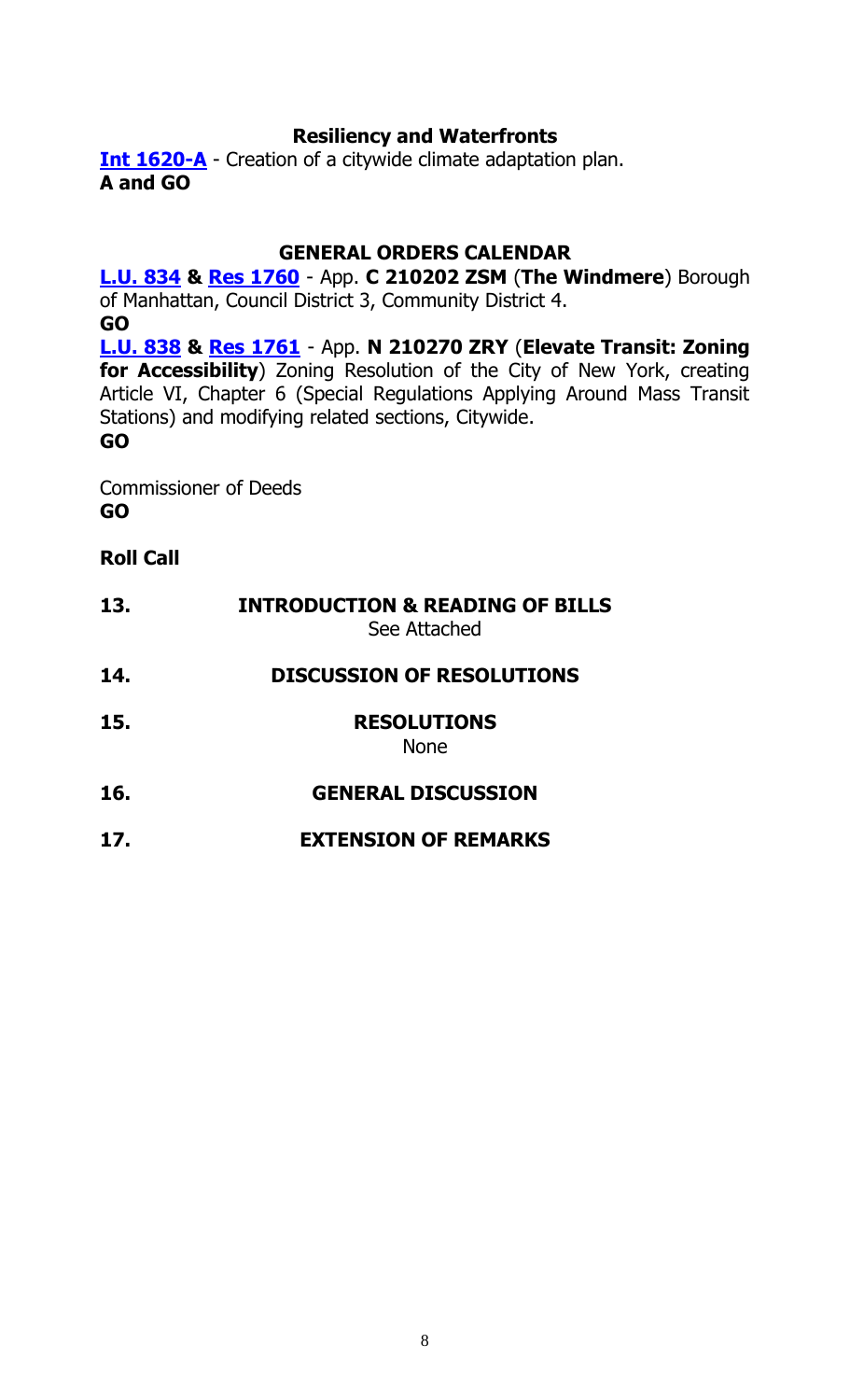#### **INTRODUCTION AND READING OF BILLS Int [2410](https://legistar.council.nyc.gov/LegislationDetail.aspx?ID=5161482&GUID=1636F161-CC74-49DD-959E-BF17C719FB53&Options=ID|&Search=)**

By Council Member Brooks-Powers (by request of the Mayor):

A Local Law to amend the administrative code of the city of New York, in relation to agency actions in case of a breach of security and to repeal section 20-117 of such code, relating to licensee disclosure of a security breach.

#### **Consumer Affairs and Business Licensing**

#### **Int [2411](https://legistar.council.nyc.gov/LegislationDetail.aspx?ID=5161481&GUID=EA4A4B85-0171-4D1E-941B-FF4A9DF6CD60&Options=ID|&Search=)**

By Council Member Cornegy (by request of the Mayor):

A Local Law to amend the New York city charter and the administrative code of the city of New York, in relation to enforcement of provisions of the zoning resolution related to eligibility requirements with respect to the development, acquisition, rehabilitation, preservation, sale or rental of affordable housing administered by the department of housing preservation and development.

#### **Housing and Buildings**

#### **Int [2412](https://legistar.council.nyc.gov/LegislationDetail.aspx?ID=5161483&GUID=BBB3AE56-8122-4D1F-8412-CADFDA4523DD&Options=ID|&Search=)**

By Council Member Dromm:

A Local Law to amend the New York city charter, in relation to the application procedure for the correction of assessment for taxation. **Finance**

#### **Int [2413](https://legistar.council.nyc.gov/LegislationDetail.aspx?ID=5161489&GUID=12449727-3273-4738-9C0A-C860DE9451A2&Options=ID|&Search=)**

By Council Member Dromm:

A Local Law to amend the New York city charter, in relation to online publications of the city record.

#### **Governmental Operations**

#### **Int [2414](https://legistar.council.nyc.gov/LegislationDetail.aspx?ID=5161485&GUID=8CDCB7C6-CCCA-4518-BB9D-D27AA7D5402B&Options=ID|&Search=)**

By Council Member Dromm:

A Local Law to amend the New York city charter, in relation to the city administrative procedure act.

# **Governmental Operations**

#### **Preconsidered Res [1752](https://legistar.council.nyc.gov/LegislationDetail.aspx?ID=5158129&GUID=2DCCC412-6C64-448E-A597-5653921E6869&Options=ID|&Search=)**

By Council Member Dromm:

Resolution approving the new designation and changes in the designation of certain organizations to receive funding in the Expense Budget. **Finance**

#### **Int [2415](https://legistar.council.nyc.gov/LegislationDetail.aspx?ID=5161491&GUID=943496C9-23C1-449F-B72A-898BB6E790D6&Options=ID|&Search=)**

By Council Member Gjonaj:

A Local Law to amend the administrative code of the city of New York, in relation to requiring the police department to promulgate rules regarding the confiscation and destruction of all-terrain vehicles.

#### **Public Safety**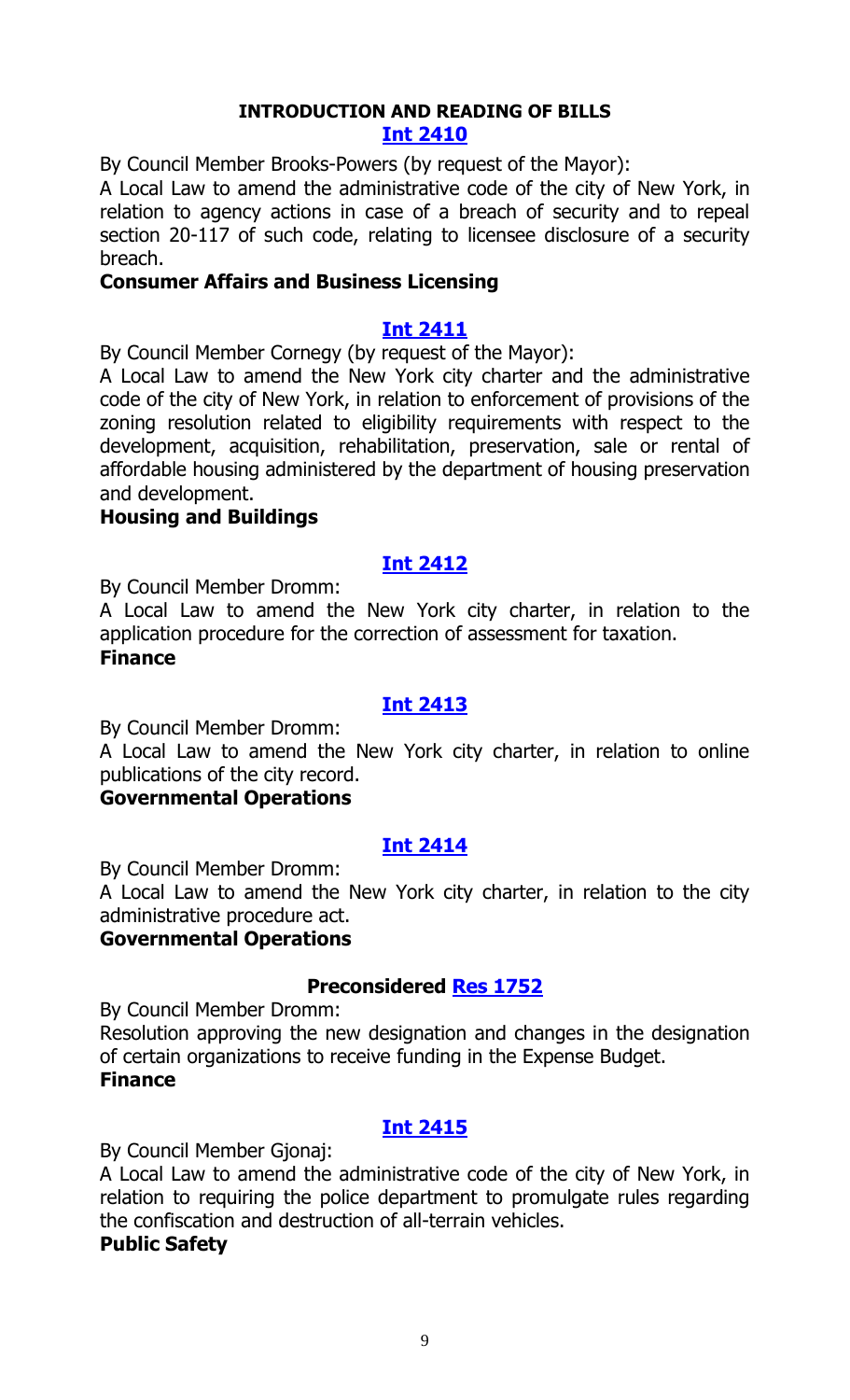# **Int [2416](https://legistar.council.nyc.gov/LegislationDetail.aspx?ID=5161494&GUID=3D3A5CF2-711A-4827-8793-B6DDCE673D3D&Options=ID|&Search=)**

By Council Member Holden:

A Local Law to amend the administrative code of the city of New York, in relation to prohibiting triple tours of duty for department of correction custodial officers.

# **Criminal Justice**

# **Int [2417](https://legistar.council.nyc.gov/LegislationDetail.aspx?ID=5161484&GUID=DA95C003-047A-48A8-98CD-68B2F26E817C&Options=ID|&Search=)**

By Council Member Holden:

A Local Law to amend the administrative code of the city of New York, in relation to prohibiting the sale or distribution of materials that obscure license plates or distort images of license plates.

#### **Transportation**

# **Int [2418](https://legistar.council.nyc.gov/LegislationDetail.aspx?ID=5161479&GUID=280FD37F-F2EE-48DE-9C90-C455C5786F6C&Options=ID|&Search=)**

By Council Member Kallos:

A Local Law to amend the administrative code of the city of New York, in relation to the provision of internet service to residential tenants.

#### **Housing and Buildings**

# **Int [2419](https://legistar.council.nyc.gov/LegislationDetail.aspx?ID=5161487&GUID=B45EE6E2-0C2C-4BA5-ACD7-7641B76BA931&Options=ID|&Search=)**

By Council Member Levin:

A Local Law to amend the administrative code of the city of New York, in relation to quarterly reporting by the administration for children's services on the amount of time children spend in the children's center or temporary placement facilities.

#### **General Welfare**

# **Int [2420](https://legistar.council.nyc.gov/LegislationDetail.aspx?ID=5161488&GUID=BBF7E7DE-A6BB-4E28-BC17-DC9F8C599173&Options=ID|&Search=)**

By Council Member Levin:

A Local Law to amend the administrative code of the city of New York, in relation to requiring an audit and report on foster care placement notices. **General Welfare**

# **Int [2421](https://legistar.council.nyc.gov/LegislationDetail.aspx?ID=5161493&GUID=609ED4F1-962E-4FD6-80E4-4AB01F17B3EF&Options=ID|&Search=)**

By Council Members Miller and D. Diaz:

A Local Law to amend the New York city charter, in relation to the establishment of an office of cannabis business services.

#### **Governmental Operations**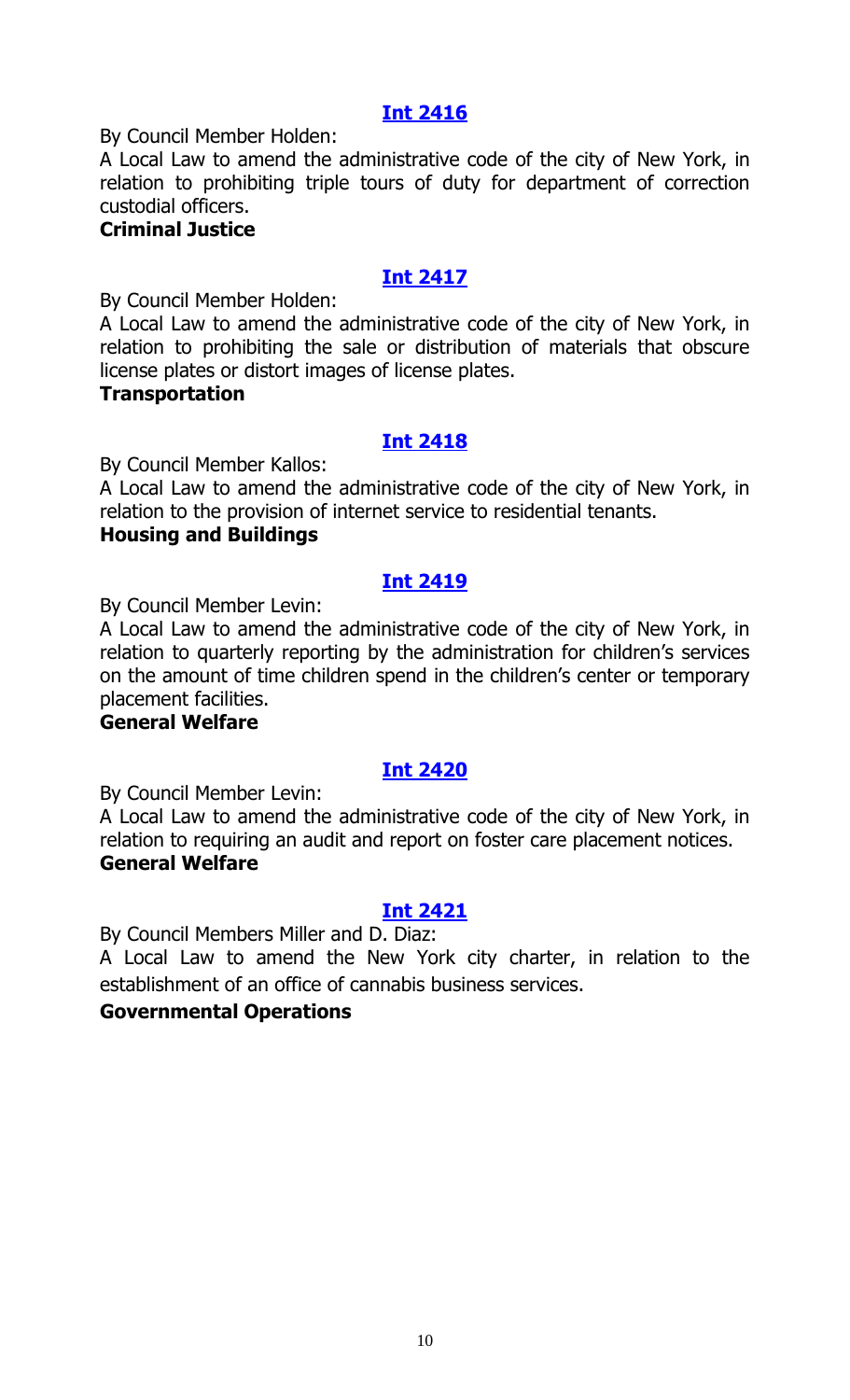### **Int [2422](https://legistar.council.nyc.gov/LegislationDetail.aspx?ID=5161492&GUID=26FB46DB-D36E-4EF0-A465-DE347C2E095C&Options=ID|&Search=)**

By Council Member Rodriguez (by request of the Mayor):

A Local Law to amend the administrative code of the city of New York, in relation to parking meters, and to repeal section 19-167 of such code, relating to suspending the activation of parking meters on Sundays; section 19-167.1 of such code, relating to parking at broken or missing meters or muni-meters; section 19-167.2 of such code, relating to transfer of munimeter time; section 19-167.3 of such code, relating to deactivating munimeters; section 19-167.4 of such code, relating to new muni-meter installation; section 19-175.3 of such code, relating to notification of changes relating to parking meters; section 19-214 of such code, relating to failure to display a muni-meter receipt; and section 19-215 of such code, relating to cancellation of certain ticket.

#### **Transportation**

# **Int [2423](https://legistar.council.nyc.gov/LegislationDetail.aspx?ID=5161480&GUID=F7A2F1F6-AF0E-44FD-9212-C374EEB0D2B9&Options=ID|&Search=)**

By Council Member Rosenthal:

A Local Law to amend the administrative code of the city of New York, in relation to connecting victims of domestic violence with support services. **WITHDRAWN**

#### **Int [2424](https://legistar.council.nyc.gov/LegislationDetail.aspx?ID=5161490&GUID=142A0C46-E731-420F-A3F2-DC22ED99392A&Options=ID|&Search=)**

By Council Member Rosenthal, the Public Advocate (Mr. Williams) and Council Member Van Bramer:

A Local Law to amend the administrative code of the city of New York, in relation to establishing a street harassment advisory board.

#### **Women and Gender Equity**

# **Int [2425](https://legistar.council.nyc.gov/LegislationDetail.aspx?ID=5161486&GUID=F45F9AB1-3DD4-4DFB-962A-7D7203C6DCD7&Options=ID|&Search=)**

By Council Member Salamanca:

A Local Law to amend the New York city charter, in relation to requiring borough commissioners in the department of environmental protection. **Environmental Protection**

#### **Preconsidered Int [2426](https://legistar.council.nyc.gov/LegislationDetail.aspx?ID=5159257&GUID=FE54F6F4-5A23-4816-8E4D-FC037306BC80&Options=ID|&Search=)**

By Council Member Treyger:

A Local Law in relation to requiring the department of education to report on school attendance, vaccination, testing consent, and quarantine data related to COVID-19, and providing for the repeal of such provision upon the expiration thereof.

#### **Education**

# **Preconsidered Int [2427](https://legistar.council.nyc.gov/LegislationDetail.aspx?ID=5159259&GUID=DB44C3EA-5C9E-4C06-A75E-2F0EB1B15ECA&Options=ID|&Search=)**

By Council Member Treyger:

A Local Law in relation to a report on COVID-19 within city schools and providing for the repeal of such provision upon the expiration thereof. **Education**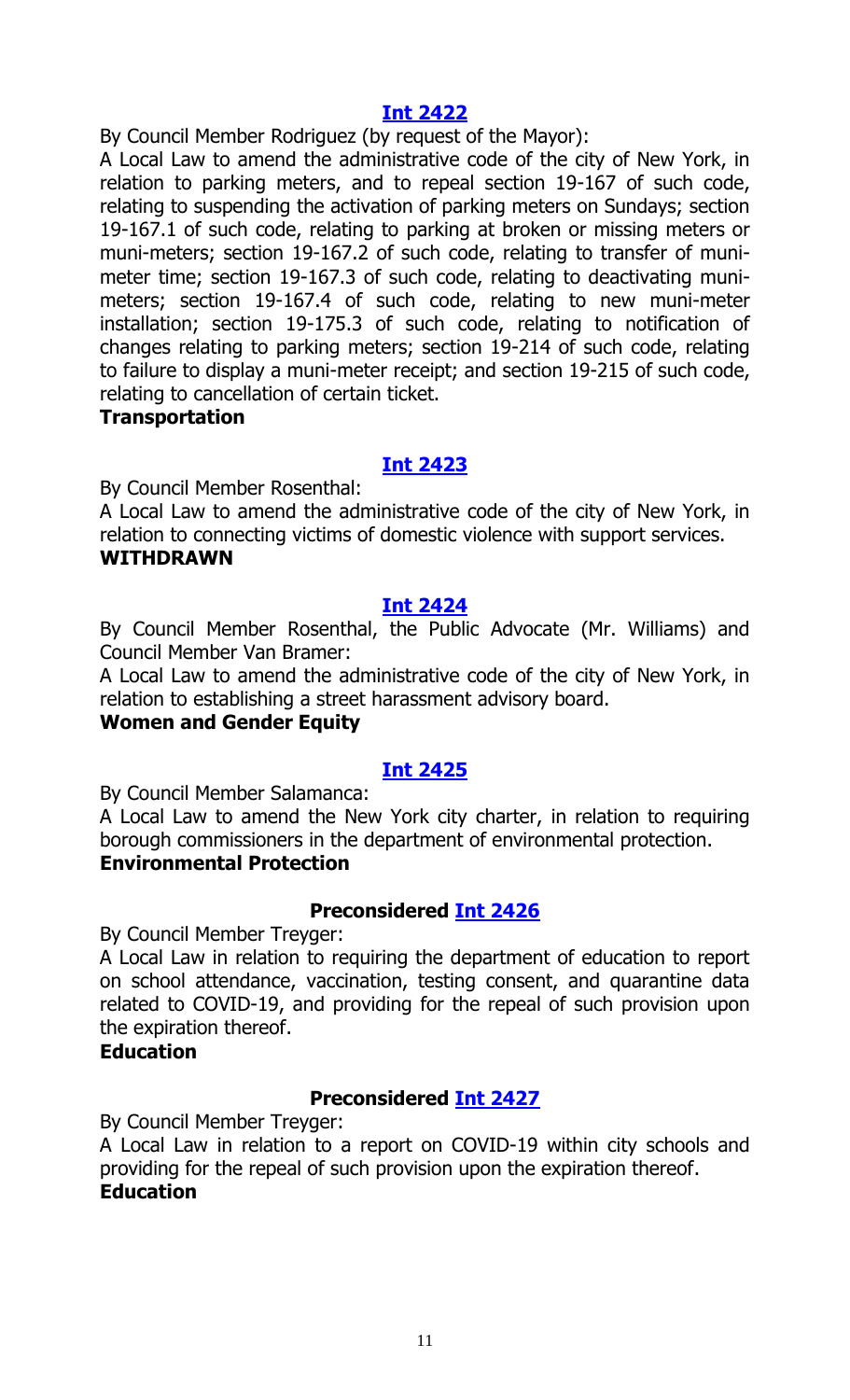### **Int [2428](https://legistar.council.nyc.gov/LegislationDetail.aspx?ID=5161511&GUID=A4AFBBD0-1CC9-498A-8A9C-201B3CB83F90&Options=ID|&Search=)**

By Council Member Vallone:

A Local Law to amend the administrative code of the city of New York, in relation to agency outreach to businesses in minority- and women-owned business enterprise categories for which agencies fail to achieve utilization goals, and technical amendments in relation thereto.

#### **Contracts**

#### **Int [2429](https://legistar.council.nyc.gov/LegislationDetail.aspx?ID=5161512&GUID=367D65A0-6E2F-41FB-B149-6BA037C6710B&Options=ID|&Search=)**

By Council Members Yeger, Gjonaj, Miller, Borelli, Holden, Adams, Brannan, Salamanca, Grodenchik, D. Diaz, Feliz, Dinowitz and R. Diaz, Sr.:

A Local Law to amend the New York city charter, in relation to the budget of the campaign finance board.

#### **Governmental Operations**

#### **Preconsidered [L.U.](https://legistar.council.nyc.gov/LegislationDetail.aspx?ID=5157924&GUID=1947BA28-F0D6-49D1-938D-7EB474CCCB71&Options=ID|&Search=) 879**

By Council Member Salamanca:

Application No. **C 210025 ZMQ** (**Broadway and 11th Street Rezoning)** submitted by 11 St. & Broadway, LLC, pursuant to Sections 197-c and 201 of the New York City Charter for an amendment of the Zoning Map, Section No. 9a, changing from an R5 District to an M1-4/R7A District and establishing a Special Mixed Use District (MX-23), Borough of Queens, Community District 1, Council District 26).

#### **Zoning and Franchises**

#### **Preconsidered [L.U.](https://legistar.council.nyc.gov/LegislationDetail.aspx?ID=5157925&GUID=811E2DF7-D235-45B0-876A-12BFAAB32172&Options=ID|&Search=) 880**

By Council Member Salamanca:

Application No. **N 210026 ZRQ (**(**Broadway and 11th Street Rezoning)** submitted 11 St. & Broadway, LLC, pursuant to Section 201 of the New York City Charter for an amendment to the Zoning Resolution of the City of New York, modifying provisions of Article XII, Chapter 3 (Special Mixed Use District) for the purpose of establishing a new Special Mixed Use District and APPENDIX F for the purpose of establishing a Mandatory Inclusionary Housing area, Borough of Queens, Community District 1, Council District 26).

#### **Zoning and Franchises**

#### **[L.U.](https://legistar.council.nyc.gov/LegislationDetail.aspx?ID=5161401&GUID=A9844FE0-961B-4B6D-9DFD-8236C2028C6B&Options=ID|&Search=) 881**

By Council Member Salamanca:

Application No. **C 210428 PPM (Las Raices)** submitted by the New York City Department of Housing Preservation and Development pursuant to Section 197-c of the New York City Charter, for the disposition of a city owned property located at 303 East 102nd Street (Block 1674, Lot 104), 338 East 117th Street (Block 1688, Lot 34), 505-507 East 118th Street (Block 1815, Lots 5 and 6), 1761-1763 Park Avenue (Block 1771, Lots 1 and 2), Borough of Manhattan, Council Districts 8 and 9, Community District 11.

#### **Landmarks, Public Sitings & Dispositions**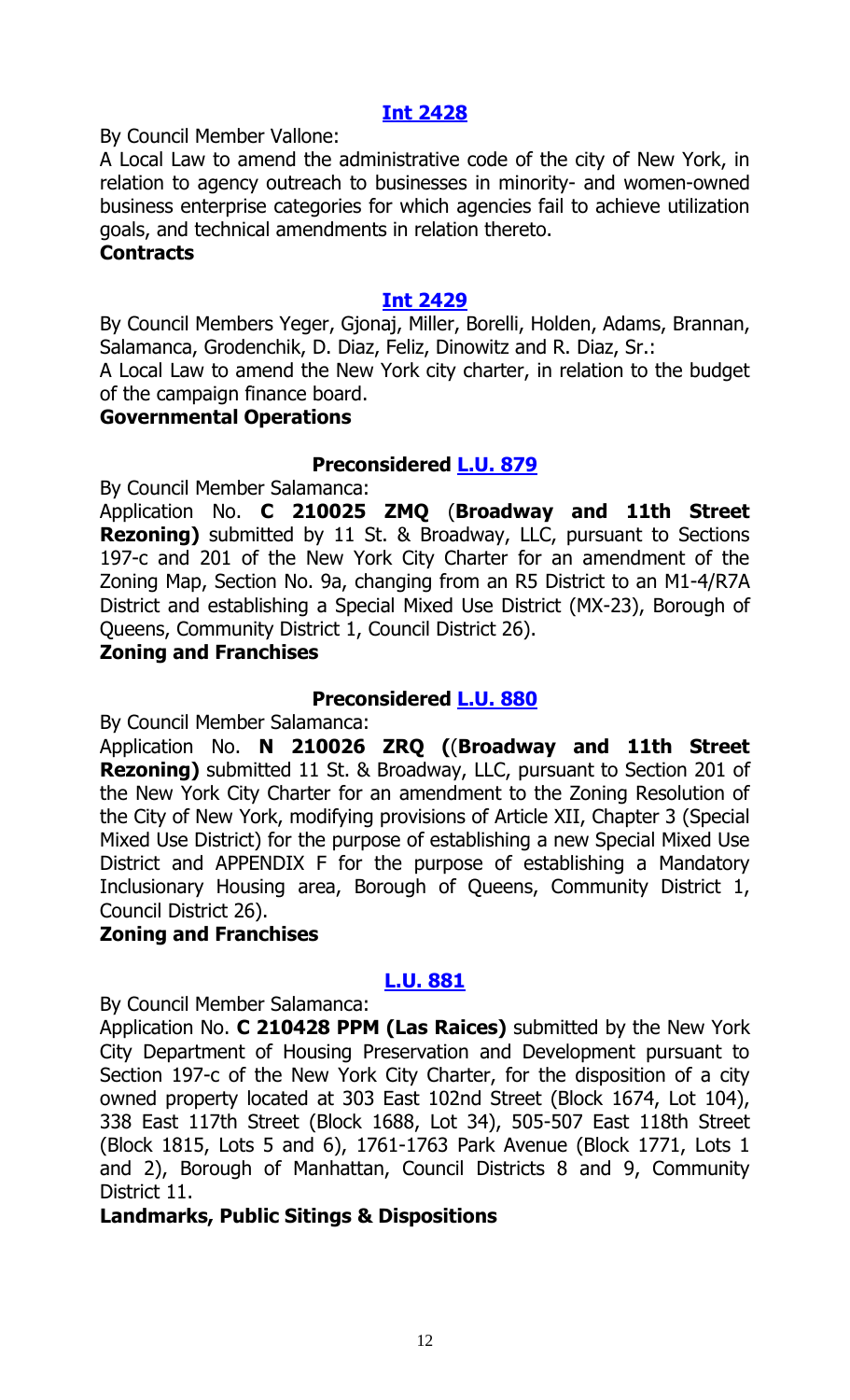By Council Member Salamanca:

Application No. **C 210192 ZMQ (185-17 Hillside Avenue Rezoning)**  submitted by 18517 Hillside LLC pursuant to Sections 197-c and 201 of the New York City Charter for an amendment of the Zoning Map, Section No. 15b: changing from an R3X District to an R7A District; changing from an R6A District to an R7A District; establishing within a proposed R7A District a C2-4 District; and establishing a Special Downtown Jamaica District (DJ) bounded by a line 140 feet northerly of Hillside Avenue, a line 100 feet westerly of Chelsea Street, a line 100 feet northerly of Hillside Avenue, and Dalny Road, Borough of Queens, Council District 24, Community District 8. **Zoning and Franchises**

# **[L.U.](https://legistar.council.nyc.gov/LegislationDetail.aspx?ID=5161403&GUID=79545B74-FE70-4DED-BBB4-954399BFB0D6&Options=ID|&Search=) 883**

By Council Member Salamanca:

Application No. **N 210193 ZRQ (185-17 Hillside Avenue Rezoning)** submitted by 18517 Hillside LLC, pursuant to Section 201of the New York City Charter, for an amendment of the Zoning Resolution of the City of New York, modifying Article XI, Chapter 5 (Special Downtown Jamaica District) and related Sections, and modifying APPENDIX F for the purpose of establishing a Mandatory Inclusionary Housing area, Borough of Queens, Council District 24, Community District 8.

#### **Zoning and Franchises**

# **[L.U.](https://legistar.council.nyc.gov/LegislationDetail.aspx?ID=5161404&GUID=A53E2F65-EF5E-4278-A01C-BACD533E78B0&Options=ID|&Search=) 884**

By Council Member Salamanca:

Application No. **C 180039 MMK (Gowanus Canal CSO Facility)** submitted by the New York City Department of Environmental Protection pursuant to Sections 197-c and 199 of the New York City Charter for an amendment to the City Map involving the elimination of Douglass Street between Nevins Street and the Gowanus Canal, the adjustment of grades and block dimensions necessitated thereby, including authorization for any acquisition or disposition of real property related thereto, in accordance with Map No. N-2752 dated July 2, 2019 and signed by the Borough President, Borough of Brooklyn, Council District 33, Community District 6. **Zoning and Franchises**

#### **[L.U.](https://legistar.council.nyc.gov/LegislationDetail.aspx?ID=5161405&GUID=E0B6B559-3C54-4C4D-B32E-88DE0B6365D1&Options=ID|&Search=) 885**

By Council Member Salamanca:

Application No. **C 200319 PCK (Gowanus Canal CSO Facility)** submitted by the New York City Department of Sanitation, the New York City Department of Environmental Protection and the Department of Citywide Administrative Services, pursuant to Section 197-c of the New York City Charter, for the site selection and acquisition of property located at 110 5th Street (Block 990, Lot 21), 122 5th Street (Block 990, Lot 16), 22 2nd Avenue (Block 990, Lot 1), 5th Street (Block 977, p/o Lot 1) and 2 2nd Avenue (Block 977, p/o Lot 3) for Department of Sanitation salt and equipment storage, environmental education activities and additional space as needed for the combined sewer overflow (CSO) control facility, Borough of Brooklyn, Council District 39, Community District 6.

#### **Zoning and Franchises**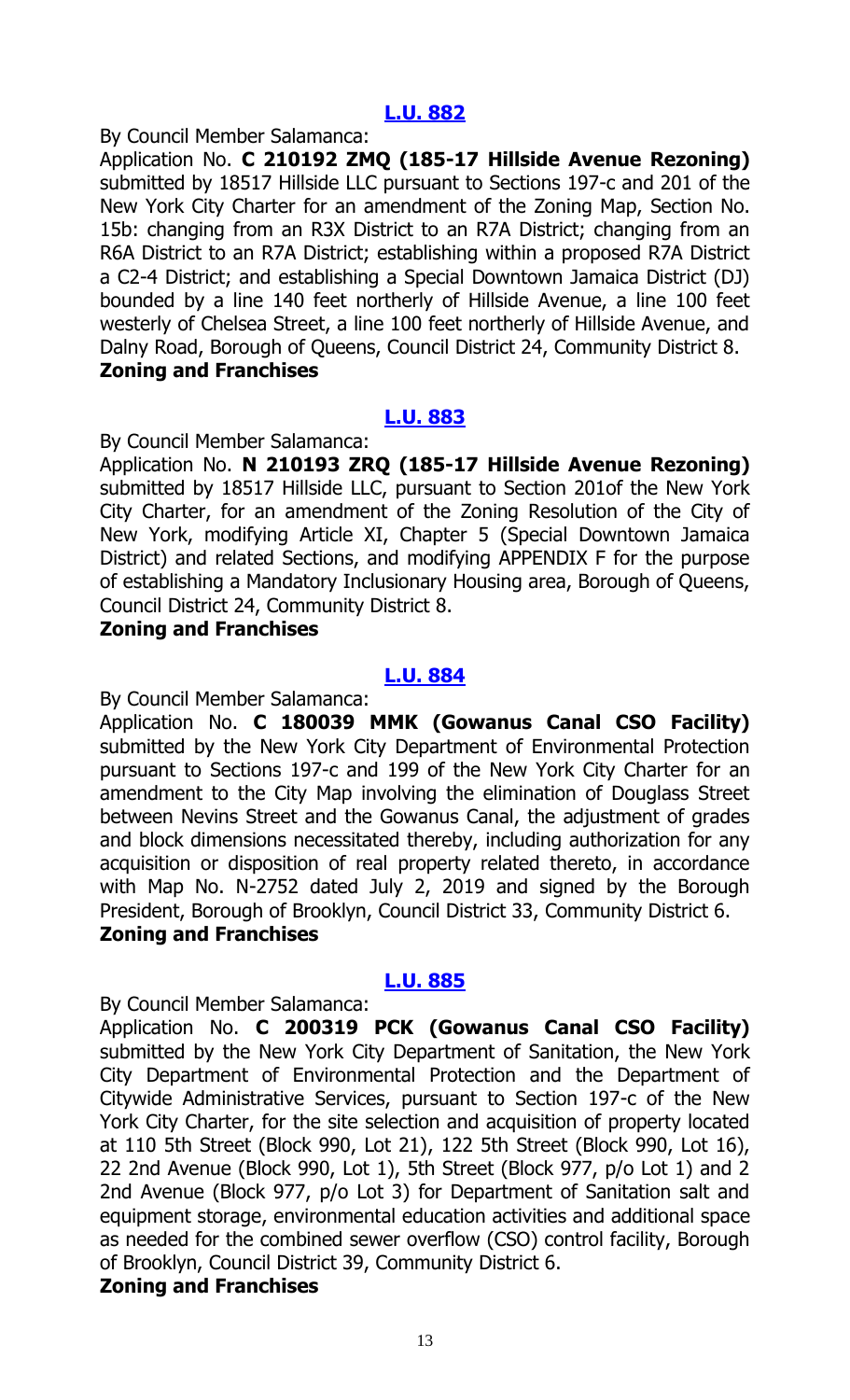By Council Member Salamanca:

Application No. **C 200320 MMK (Gowanus Canal CSO Facility)** submitted by the New York City Department of Environmental Protection pursuant to Sections 197-c and 199 of the New York City Charter for an amendment to the City Map involving: the elimination of 5th Street between 2nd Avenue and the Gowanus Canal; the adjustment of grades and block dimensions necessitated thereby; including authorization for any acquisition or disposition of real property related thereto, in accordance with Map No. X-2758 dated May 3, 2021 and signed by the Borough President, Borough of Brooklyn, Council District 39, Community District 6. **Zoning and Franchises**

# **[L.U.](https://legistar.council.nyc.gov/LegislationDetail.aspx?ID=5161407&GUID=4631E36E-932A-47D4-9C32-1BA0026F1E96&Options=ID|&Search=) 887**

By Council Member Salamanca:

Application No. **C 200321 PSK (Gowanus Canal CSO Facility)** submitted by the New York City Department of Environmental Protection, the New York City Department of Sanitation and the New York City Department of Citywide Administrative Services, pursuant to Section 197-c of the New York City Charter, for the site selection of property located at 2 2nd Avenue (Block 977, Lot 3) for use as a combined sewer overflow (CSO) control facility, Borough of Brooklyn, Council District 39, Community District 6.

# **Zoning and Franchises**

#### **[L.U.](https://legistar.council.nyc.gov/LegislationDetail.aspx?ID=5161408&GUID=840907B2-54BC-4B4F-8DB2-031319A191E7&Options=ID|&Search=) 888**

By Council Member Salamanca:

Application No. **20225005 HAK (Gowanus Mercy Home UDAAP Amendment)** submitted by the New York City Department of Housing Preservation and Development pursuant to Section 694 of the General Municipal Law requesting approval of an amendment to an Urban Development Action Areas Project previously approved by the Council by Resolution No. 510 for the year 2002, Borough of Brooklyn, Council District 39, Community District 6.

#### **Zoning & Franchises**

#### **[L.U.](https://legistar.council.nyc.gov/LegislationDetail.aspx?ID=5161409&GUID=05F57BF2-A95E-4856-97BE-10DB0531A409&Options=ID|&Search=) 889**

By Council Member Salamanca:

Application No. **C 210480 ZMK (Cooper Park Commons)** submitted by Maspeth Manager, LLC and the New York City Department of Housing Preservation and Development pursuant to Sections 197-c and 201of the New York City Charter for an amendment of the Zoning Map, Section Nos. 13a and 13b, changing from an R6 District to an R7-2 District and establishing within the proposed R7-2 District a C2-4 District, Borough of Brooklyn, Council District 34, Community District 1.

**Landmarks, Public Sitings & Dispositions**